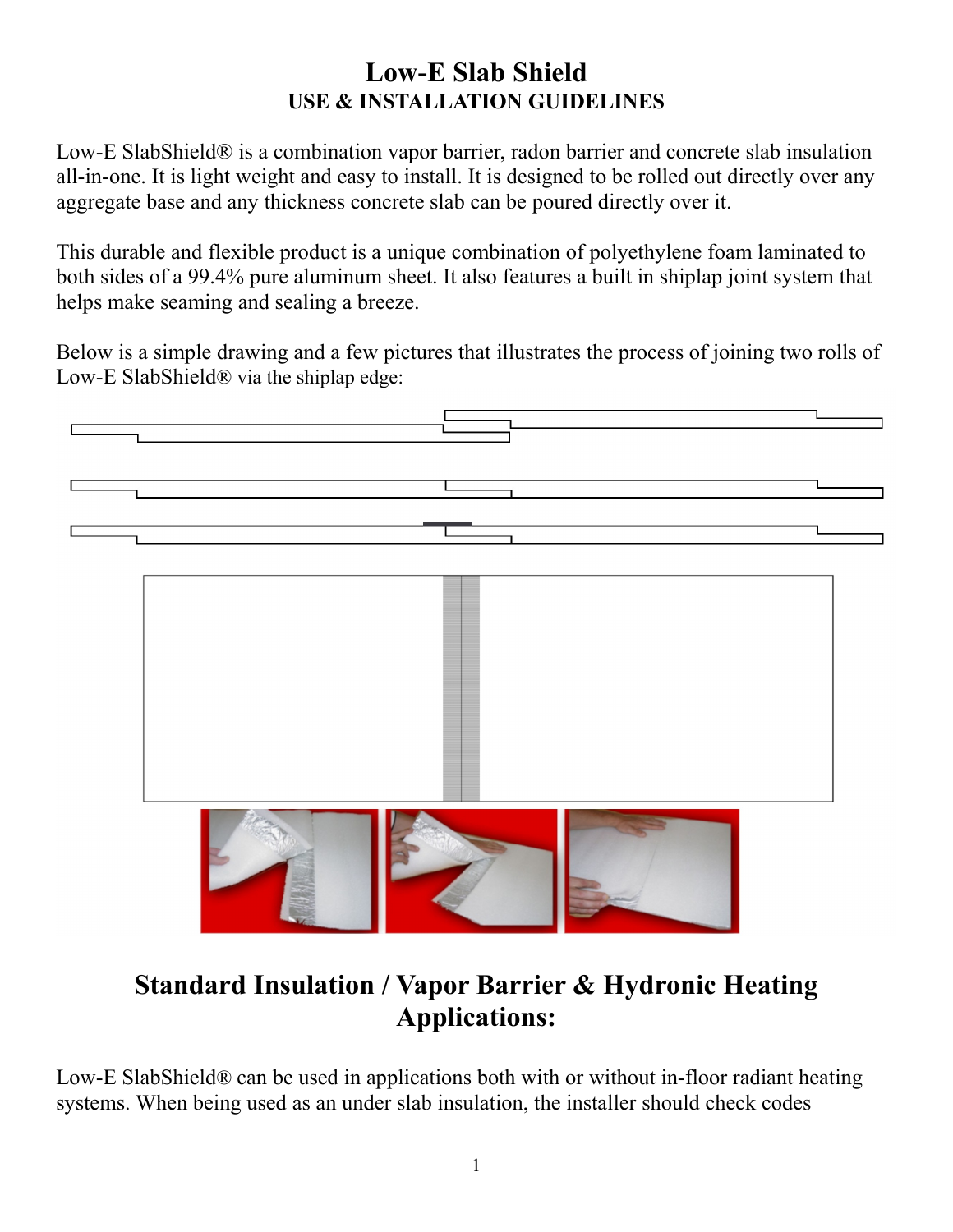pertaining to residential and/or commercial building construction. Specifically those related to perimeter R-Value requirements.

#### **Surface Preparation:**

Prepare aggregate base of proper depth by leveling and tamping as required by code for the system being installed.

#### **Roll Out Installation:**

Always unroll Low-E SlabShield® in the same direction so the built in flanges overlap in shiplap style running the longest dimension parallel with the direction of the pour. NOTE: It is not necessary to overlap the product more than the flanges provided.

#### **Penetrations:**

Where a complete vapor barrier is required seal around any and all plumbing, conduit, drains, metal or concrete support columns and any other penetrations that come through the Low-E SlabShield®. Most smaller penetrations can be sealed with a combination of pipe boots and Low-E seam tape or butyl tape.

#### **Re-bar and Hydronic Tubing Supports:**

Use only brick-type or chair-type reinforcing bar supports to protect Low-E SlabShield® from puncture. Avoid driving stakes through Low-E SlabShield®. If this cannot be avoided, each individual hole must be repaired with Low-E seam tape or butyl tape.

## **Radon Barrier Application:**

When Low-E SlabShield<sup>®</sup> is being installed as part of a radon mitigation or other gas mitigation system (active or passive) the installer should be familiar with code requirements pertaining to residential and commercial building construction and proper radon barrier installation methods. In either case it is recommended to install a ventilation system that could be converted to an active system if needed. Good reference on that subject can be found by consulting ASTM E1465, ASTM E2121 and ASTM E1643.

#### **Typical Materials Needed For Proper Installation:**

- 1. Low-E SlabShield®
- 2. Gas barrier 4" or 6" and 12" butyl seam / repair tape

3. Miscellaneous protrusion covers, boots, concrete reinforcing bar supports, etc. that will be needed to support concrete strengthening systems and avoid penetrating the Low-E SlabShield®

#### **Roll Out Installation:**

Always unroll Low-E SlabShield® in the same direction so the built in flanges overlap in shiplap style running the longest dimension parallel with the direction of the pour.